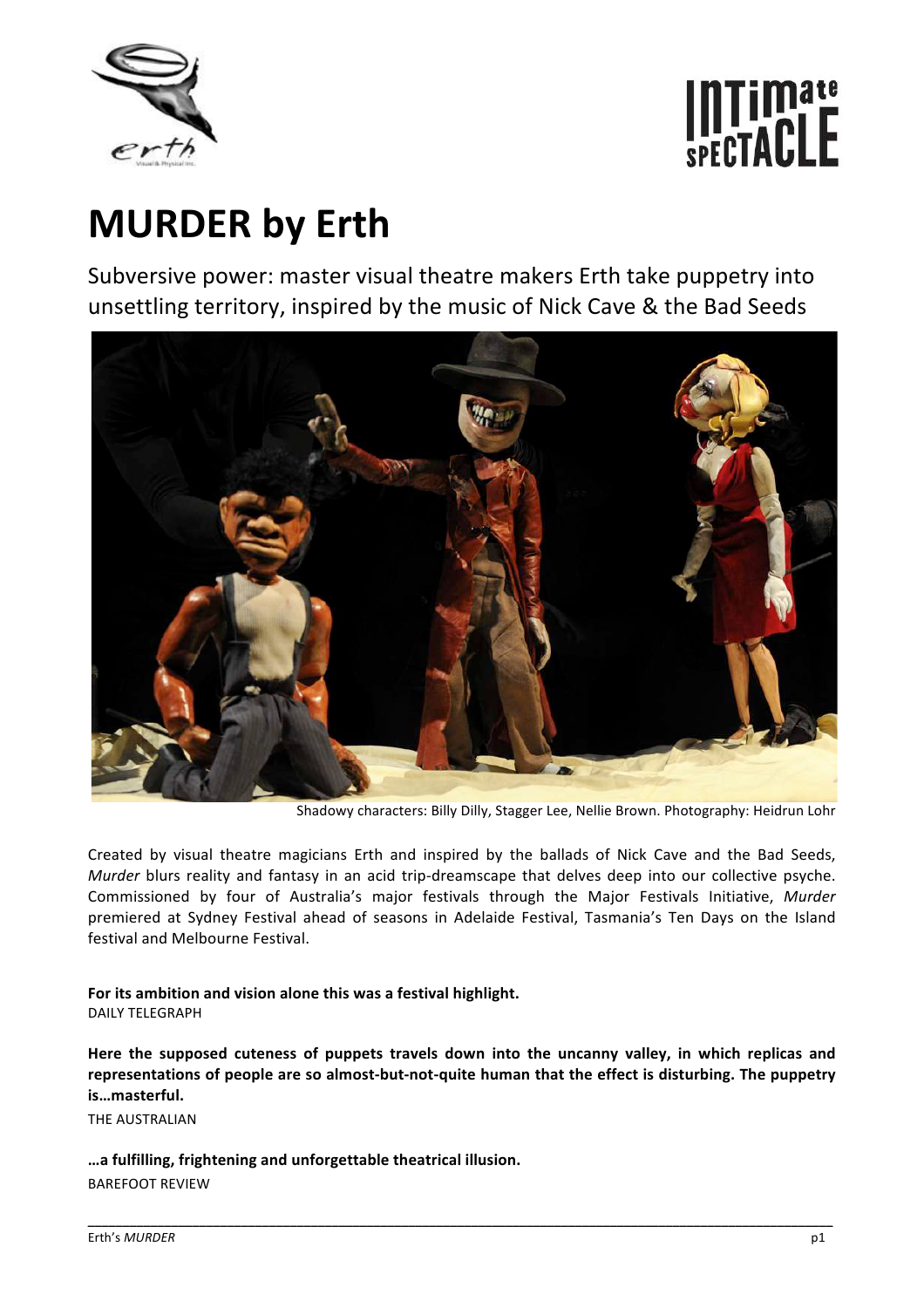# **ABOUT THE SHOW**

**Boldly going into territory few theatre companies would dare venture near, Erth plunge to the dark side and explore both the awful stories of violent death and our collective obsession with them. Thoughtful, compelling, entertaining and nasty in just about equal measures.**

DAVID SEFTON, ARTISTIC DIRECTOR, ADELAIDE FESTIVAL

A visceral, intimate performance work, *Murder* uses the subversive power of puppetry to explore our voyeuristic fascination with murder and violence.

Murder is the ultimate taboo – yet it's slashed and splashed across every surface of our culture, in folklore, fantasy and fiction. The Bible, classical tragedy, Shakespeare, film noir, cop shows, murder ballads, multiplayer gaming environments… How will I kill thee? Let me count the ways.

Is it simply the ultimate form of drama, or do we have a primal craving for the extremities of life that our humdrum existence doesn't provide? Erth toys with our voyeuristic relationship with the unthinkable; and asks, can an audience be complicit in these crimes?

*Murder* unfolds like an acid trip dreamscape, where reality and fantasy are blurred and the past and the virtual are present and real. It's a window into the world of a central, lone character, sinister yet



compelling, brilliantly performed by Graeme Rhodes. Haunted by his past and tormented by his own murderous obsessions, he opens for us a portal to an underworld  $$ and the darker corners of our minds.

Nick Cave and the Bad Seeds' songs, and the century‐old folkloric figures evoked in a song like *Stagger Lee*, both frame the performance and invade it, along with scenes and stories drawn from true crimes of the last few decades, from random thrill kills, to crimes of passion, to mercy killings.

Murder features puppetry of the highest quality in a stunning visual design. A spartan apartment, which the protagonist never physically leaves, transforms into a forest, a shopping mall, a road trip, with Erth's distinctive hand‐drawn aesthetic brought to life through digital projection. *Murder*'s sophisticated use of puppetry takes us to a place that we fear to tread, guided by Raimondo Cortese's poetic script. From the highly stylized caricatures of Nick Cave's Stagger Lee, Billy Dilly and Nellie Brown – our protagonist's 'demons', to his life‐sized, fantasy partner in crime and the faceless ghosts of his childhood, these nuanced and uncanny incarnations demonstrate the powerful subversiveness of puppetry in servitude to adult art.

The puppeteers also become dark forces in themselves. Erth collaborated with acclaimed choreographer Kate Champion (Force Majeure) to develop an integrated movement language for the piece; and like Furies, the puppeteers manipulate not only the puppets, but our tormented protagonist as well.

*Murder* presents us with violence at close range, powerfully raw and direct. Wickedly clever and disturbingly compelling, it offers a potent meditation on our violence‐obsessed world.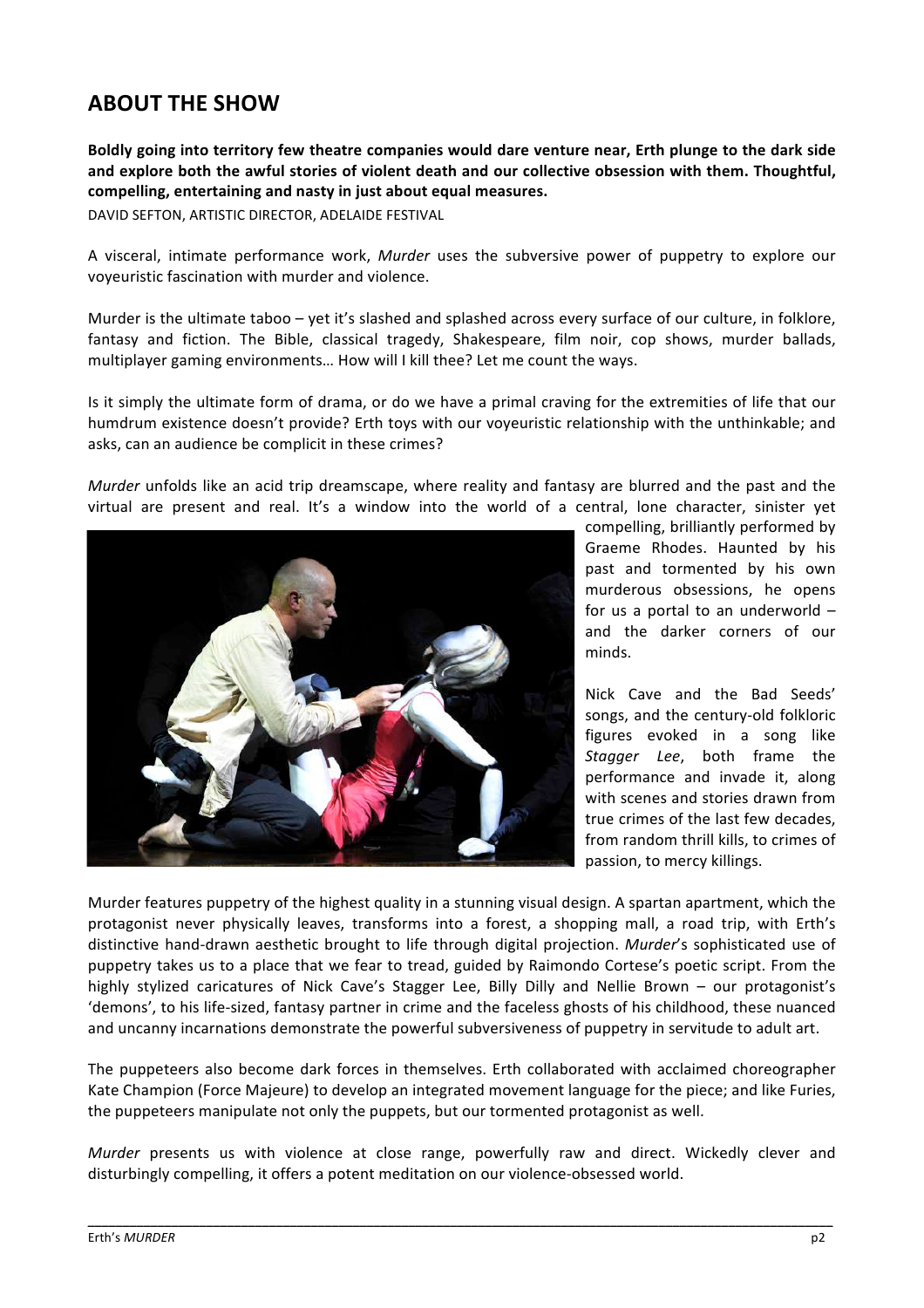#### **AUDIENCE**

Recommended for audiences 18+ Strong sexual themes and violence

#### **PRESENTATION CONTEXT**

Murder is designed for an intimate audience experience, ideally in a venue with up to 250 seats. The stage design is suited to end-on black box, proscenium arch and non-traditional spaces. In the round or thrust configurations are unlikely to be suitable.

#### **CAST & CREATIVE TEAM**

| Concept and Direction      | Scott Wright                                                                                                         |
|----------------------------|----------------------------------------------------------------------------------------------------------------------|
| Writer                     | Raimondo Cortese                                                                                                     |
| Design                     | Steve Howarth and Erth Studio Team                                                                                   |
| Sound and Lighting Design  | <b>Phil Downing</b>                                                                                                  |
| Choreographer              | Kate Champion (courtesy Force Majeure)                                                                               |
| <b>Puppetry Director</b>   | <b>Rod Primrose</b>                                                                                                  |
| <b>Lighting Consultant</b> | Neil Simpson                                                                                                         |
| Performers                 | Graeme Rhodes, Rod Primrose, Michelle Robin Anderson, Gavin Clarke,<br>Katina Olsen                                  |
| <b>Musicians</b>           | Eileen Hodgkins (vocal), Chas Glover (vocal), Ivan Jordan (percussion), Phil<br>Downing (guitar, bass, piano, vocal) |
| Producer                   | Harley Stumm - Intimate Spectacle                                                                                    |

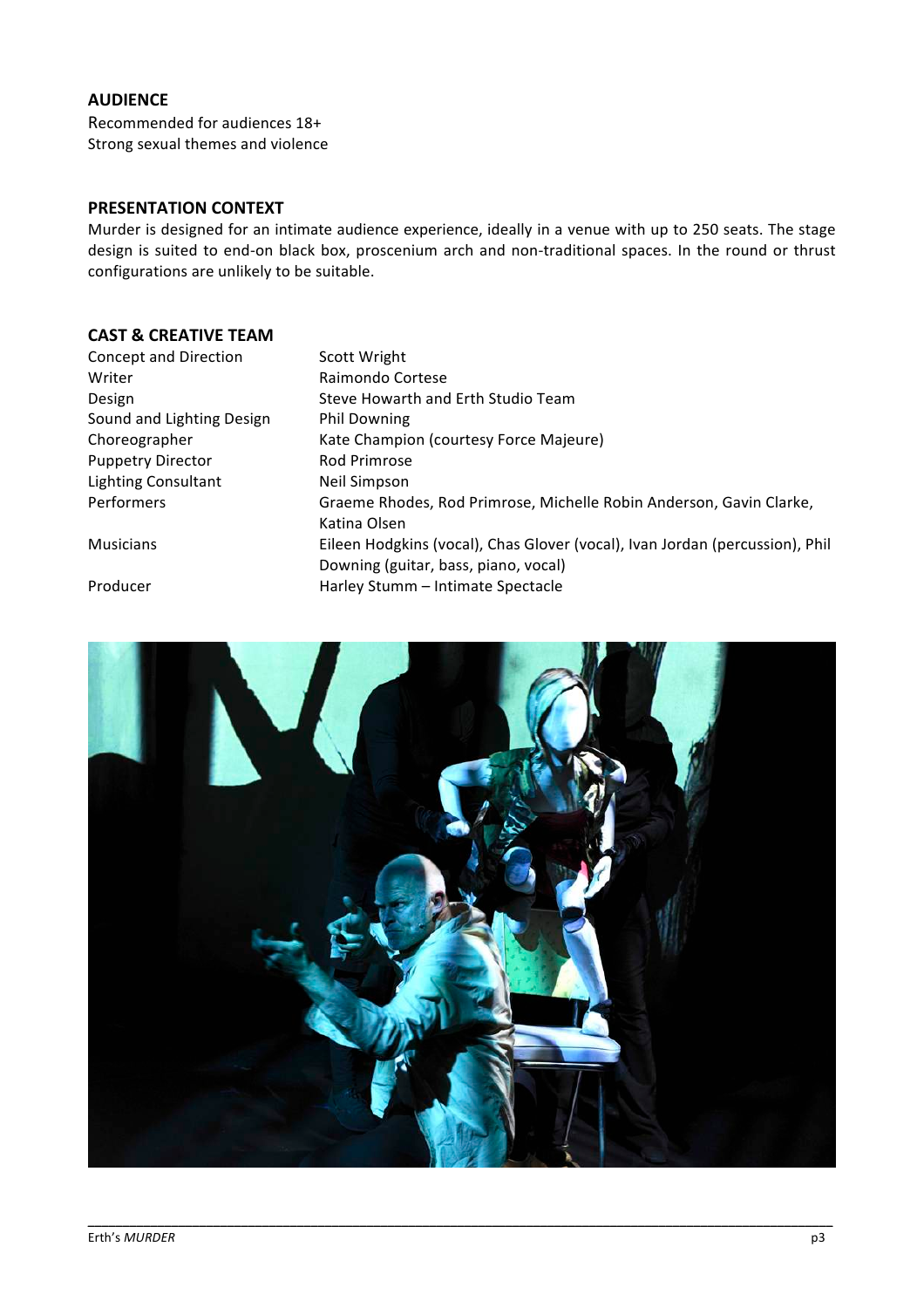#### **MUSIC CREDITS**

Performed by Nick Cave and the Bad Seeds: *Stagger Lee* (Cave/Bargeld/Casey/Harvey/Savage/Sclavunos/Wydler) *Curse of Millhaven* (Cave) *Red Right Hand* (Cave/Harvey/Wydler)

Performed by the *Murder* company: *O Children* (Cave) *Cannibal's Hymn* (Cave) *Mercy Seat* (Cave/Harvey) *Kindness of Strangers* (Cave)

Performed by The Edwin Hawkins Singers: *Oh Happy Day*  (Rimbault, arr Hawkins)

#### **PERFORMANCE HISTORY**

Sydney Festival, January 2013 – premiere performance 5 January 2013 Adelaide Festival, March 2013 Ten Days on the Island festival, March 2013

#### **ACKNOWLEDGEMENTS**

This project has been assisted by the Australian Government's Major Festivals Initiative, managed by the Australia Council, its arts funding and advisory body, in association with the Confederation of Australian International Arts Festivals, Adelaide Festival, Melbourne Festival, Sydney Festival and Ten Days on the Island. Also supported by the Theatre Board of the Australia Council and Carriageworks.

\_\_\_\_\_\_\_\_\_\_\_\_\_\_\_\_\_\_\_\_\_\_\_\_\_\_\_\_\_\_\_\_\_\_\_\_\_\_\_\_\_\_\_\_\_\_\_\_\_\_\_\_\_\_\_\_\_\_\_\_\_\_\_\_\_\_\_\_\_\_\_\_\_\_\_\_\_\_\_\_\_\_\_\_\_\_\_\_\_\_\_\_\_\_\_\_\_\_\_\_\_\_\_\_\_\_\_

Logos:

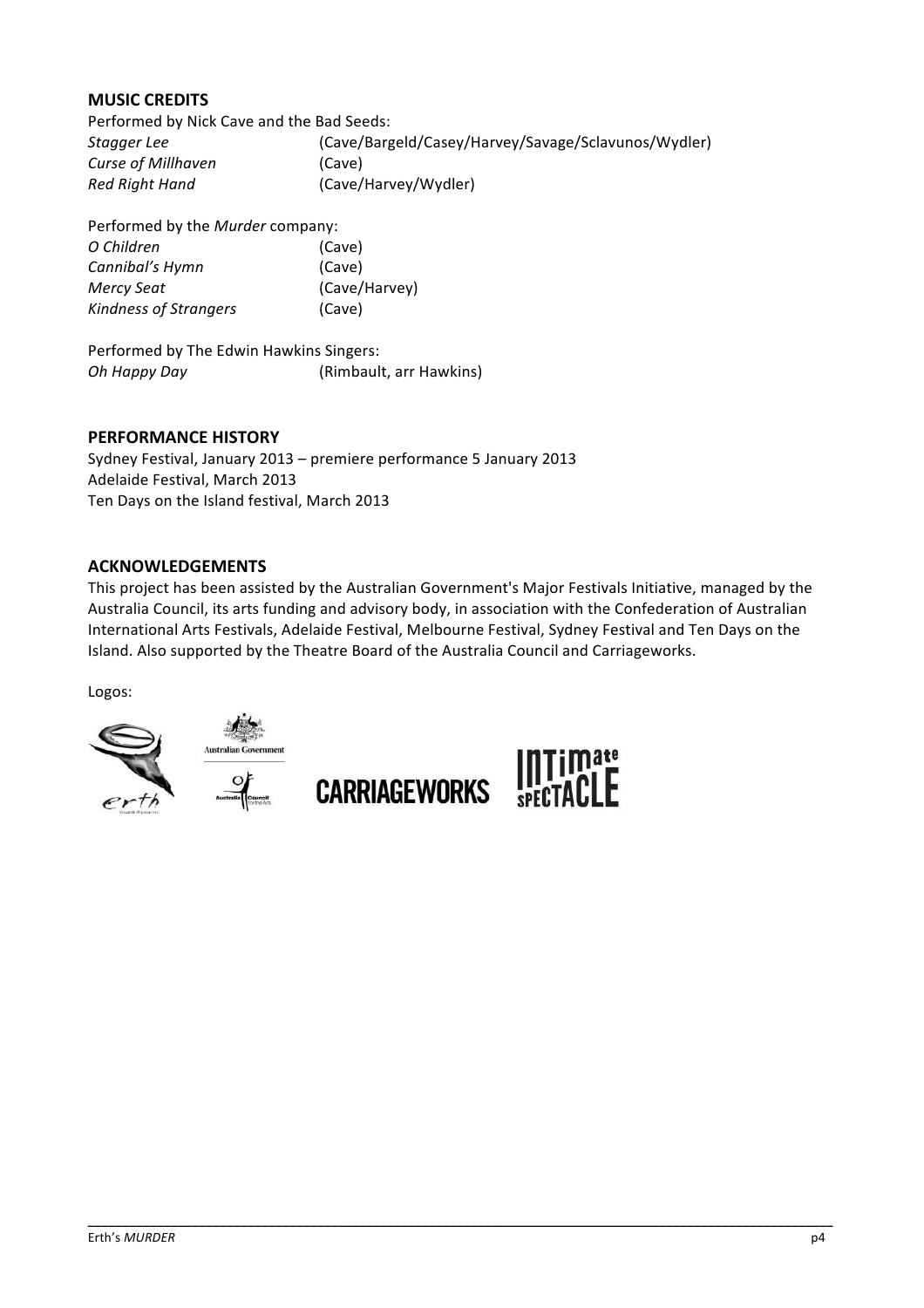

# **ABOUT THE ARTISTS**

#### **ERTH VISUAL & PHYSICAL INC.**  www.erth.com.au

ERTH bring the impossible to life. Over 21 years, the company has developed a truly fantastic aesthetic and an extraordinary box of tricks. The company regularly tours internationally, and to every major Australian festival and venue. More than a million people have seen its dinosaurs in performance works and in museums. Its works range from large-scale interactive environments, such as The Garden, to more intimate in‐theatre works. Dinosaur Petting Zoo has toured for four years, and now embarks on a 6 month major US tour starting with a New York season at the New Victory on Broadway. I, Bunyip and its cast of Australian Indigenous spirit creatures toured nationally in 2012. The Nargun and the Stars, an adaptation of Patricia Wrightson's novel, was commissioned by Sydney and Perth Festivals in 2009. The company is also regularly commissioned by museums around the world including Natural Museums Liverpool (UK), The Field Museum in Chicago, Natural History Museum in Los Angeles and Auckland War Memorial Museum (NZ), and most recently the Field Station Dinosaurs Theme Park, USA.

#### **SCOTT WRIGHT, DIRECTOR**

Scott co-founded Erth in 1991, as its Artistic Director, and has directed all the recent works noted above. He trained as a dancer and choreographer in Victoria and is a multi-skilled artist incorporating puppetry, movement, acting, aerial, stilts and pyrotechnics. Currently he is developing several new shows including a prehistoric aquarium in which the audience are submerged in an ancient underwater environment, and a short work bringing to life the last documented Thylacine, to premiere at Ten Days on the Island in March. Scott is also deeply interested in the survival of indigenous folklore, which takes him into remote communities throughout Australia meeting with elders, learning and developing ways for puppetry to take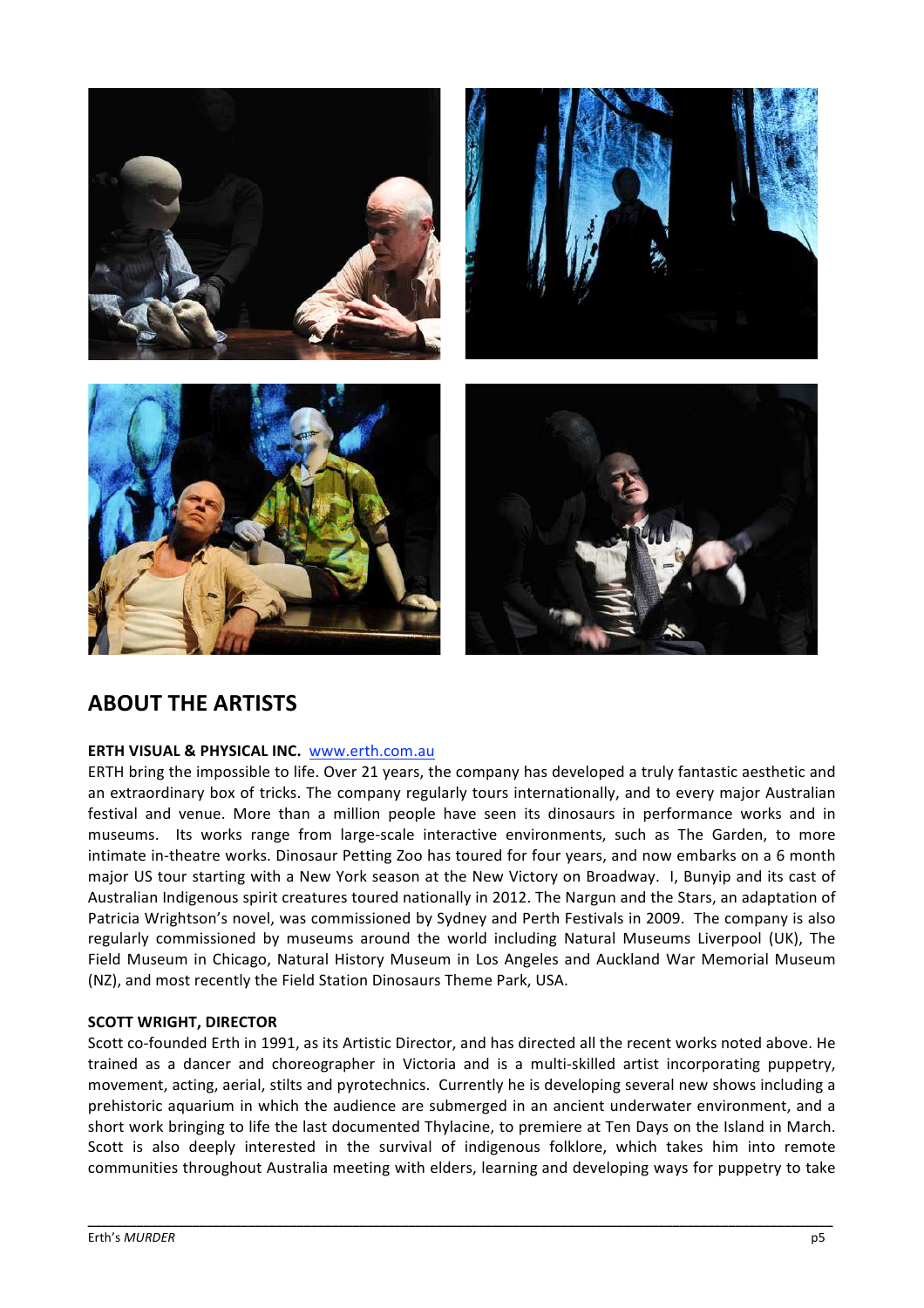stories of ancient creatures and landscapes to new audiences.

#### **RAIMONDO CORTESE, WRITER**

Raimondo graduated from VCA School of Drama in 1993. He was a co-founder of Ranters Theatre, and its Artistic Director 1994‐2001. He has written over thirty texts for theatre, including Features of Blown Youth, Roulette, St Kilda Tales & The Wall. Recent works include: Holiday, (2007 Green Room Award winner for Best Australian Writing); The Dream Life of Butterflies (MTC); Intimacy (Malthouse/Melbourne Festival 2010), an adaptation of Threepenny Opera (Victorian State Opera & Malthouse, toured to STC 2011); and Buried City, (Urban Theatre Projects, Belvoir, Sydney Festival 2012). He is the recipient of a 2010 Australian Leadership Award, and the inaugural Patrick White Fellowship (STC 2011), and lectures in Masters of Performance Writing at VCA School of Performing Arts, Melbourne University.

#### **STEVE HOWARTH, DESIGNER**

As a founding and full time member of Erth, Steve designs for most of the company's productions and external commissions. He leads a team of artists at Erth's busy workshop, in the creation of the puppets, sets, props and costumes that constantly tour the nation and the globe. The work ranges from giant dinosaurs & creatures, to traditional fine arts and textiles work, and increasingly, digital animation. Steve also mentors emerging artists & design students from several tertiary institutions. He recently directed his first work Taniwha! which brought together indigenous storytellers, puppets, and projections for Auckland Museum.

#### **PHIL DOWNING, SOUND & LIGHTING DESIGNER**

Phil has worked with Erth extensively for over a decade; designing soundtracks using an array of unique and conventional instruments. Highlights include Garden (Melbourne Festival & international), All Mother (Street Theatre, Canberra), Gondwana (National Gallery Canberra / International), The Nargun and the Stars (Sydney & Perth Festivals), & Taniwha (Auckland War Memorial Museum). Other highlights include: Posts in the Paddock and Politely Savage (My Darling Patricia 2005, 2012), Exchange music program in juvenile detention (2000), recording and touring with bands (Dogbuoy 1998, Faker Addicted Romantic 2005), mastering Quartz Composer (video manipulation program), and producing recordings for himself and others.

#### **KATE CHAMPION, CHOREOGRAPHER**

Kate Champion has worked as director, choreographer, dancer, teacher and rehearsal director for companies including ADT, Belvoir, Legs on the Wall, English National Opera, Opera Australia and DV8. She has also created two critically acclaimed solo shows, Face Value and About Face. As Force Majeure's Artistic Director Kate has directed Same, same But Different, Tenebrae-Part 1 and 2, Already Elsewhere, The Age I'm In, Not In A Million Years, Never Did Me Any Harm (co-production with STC) and recently codirected Food (co‐production with Belvoir). Kate will be the Associate Director for Opera Australia's 2013 production of Wagner's Ring Cycle.

#### **GRAEME RHODES, PERFORMER**

Graeme's most recent theatre credits include: Before/After by Roland Schimmelpfennig, (STC 2011), The dYsFUnCKshOnalZ by Mike Packer, (Darlinghurst Theatre 2010), The Telling by Daniel Keene, (NIDA 2007), As You Like It, Impulse Theatre (2009). For television; Tough Nuts, All Saints, Home and Away to name a few, and the AFI and IF Best Short Film award winning film The Host. Graeme also works regularly with Milkcrate Theatre, a company based in inner Sydney that works with homeless and marginalised people.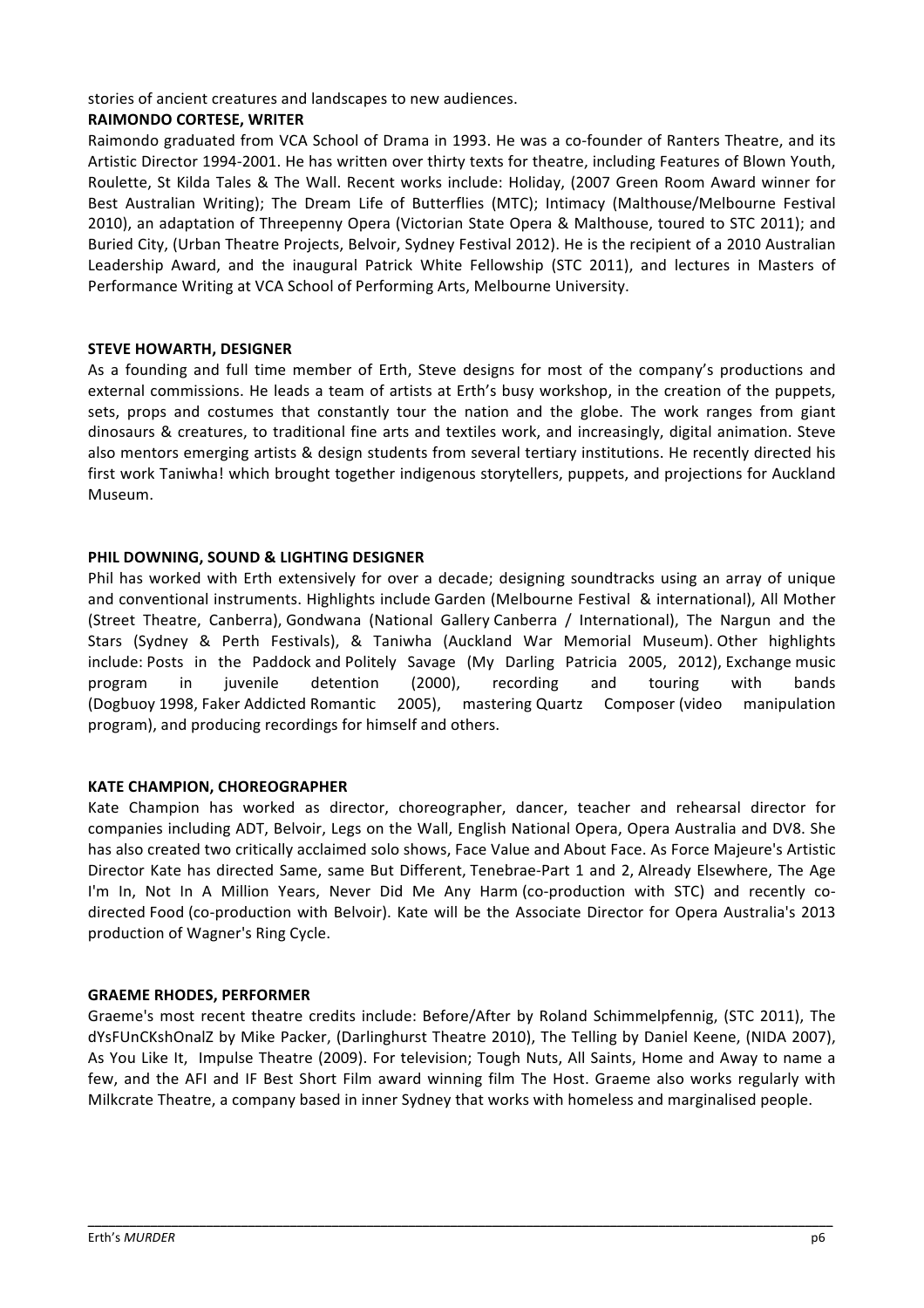#### **ROD PRIMROSE, PERFORMER**

Originally inspired by animation and mime, Rod has been fascinated by the psychology of the moving image for over 30 years. He is a maker, designer, performer, puppeteer, director, teacher and advocate for puppetry. It is the 'darker side' of puppetry that drives his constant experimentation in technique and design. He has worked with the broadest range of puppet styles, from the very small to the very large, including bunraku, shadow, glove, rod, marionette, theatre, opera, film, television and outdoor events. He has worked with many puppetry and visual theatre companies, including 15 years with Handspan, and is a founder member of Black Hole Theatre.

#### **GAVIN CLARKE, PERFORMER**

Gavin is a graduate of the Adelaide Centre for the Arts and the Queensland Conservatorium of Music. Credits: The Ivory Tower, A Return to the Trees (Strings Attached), Carmen, Tannhauser, Death in Venice (Opera Australia), Let's Get it Strait, She Oak Sings (Tasdance) The Ginger Minge, Jumpin' Jive (Legs on the Wall) and The Long March (Barebones Dance Collective). His own work includes A Country Dance, What!? and short films How To Grow A Beard In 3 Easy Steps and Waiting To Fly.

#### **MICHELLE ROBIN ANDERSON, PERFORMER**

Since completing her training in Contemporary Performance at WAAPA and SOCA, Michelle has gravitated towards puppetry, physical theatre, and devised performance. She recently toured to New York and South Africa with Hope is the saddest. This critically acclaimed production won Best Theatre Production at Fringeworld, Best Production at the Blue Room Awards and Best Newcomer for Michelle. Other theatre highlights include the national tour of My Darling Patricia's Africa, Erth's Dinosaur Petting Zoo, and The Laramie Project with Black Swan Theatre Company. She has collaborated with a diverse range of companies including Weeping Spoon Productions, Hydra Poesis, Spare Parts Puppet Theatre, and La Fura Dels Baus.

#### **KATINA OLSEN, PERFORMER**

Katina has performed nationally and internationally for Bangarra Dance Theatre 2007‐10, Frances Rings and Narelle Benjamin's Forseen (Debris & The Dark Room) 2011, Tess de Quincey's No Cold Feet 2011, in I Am Eora (Sydney Festival 2012) and Erth's I, Bunyip,. She received a danceWEB scholarship ImPulsTanz 2011; taught for Anton in Supermodern (Learn The Rep) - FORM Dance Projects; and was project mentor (movement) for NAISDA's Digital Futures, Art Central, Central Coast. She has also collaborated with artist Ella Barclay on Ebb, Tin Sheds Gallery (2012) and is a member of the Dance Makers Collective with an upcoming premiere.

#### **HARLEY STUMM – INTIMATE SPECTACLE, PRODUCER www.intimatespectacle.com.au**

Harley has recently established a new company, Intimate Spectacle, with the support of an Australia Council independent producer grant, working across contemporary theatre, dance theatre and live art. He undertook the National Touring Framework consultancy for the Australia Council, with Rick Heath. At Performing Lines (2005-11), he produced the Mobile States national touring program, and produced new works by Tanja Liedtke, version 1.0, Branch Nebula, Erth (The Nargun and the Stars, Sydney Festival 2009), and Animal Farm Collective (Food Chain, Sydney Festival 2011). Previously, he was Executive Producer at Urban Theatre Projects (1995‐2003), producing more than 20 new works.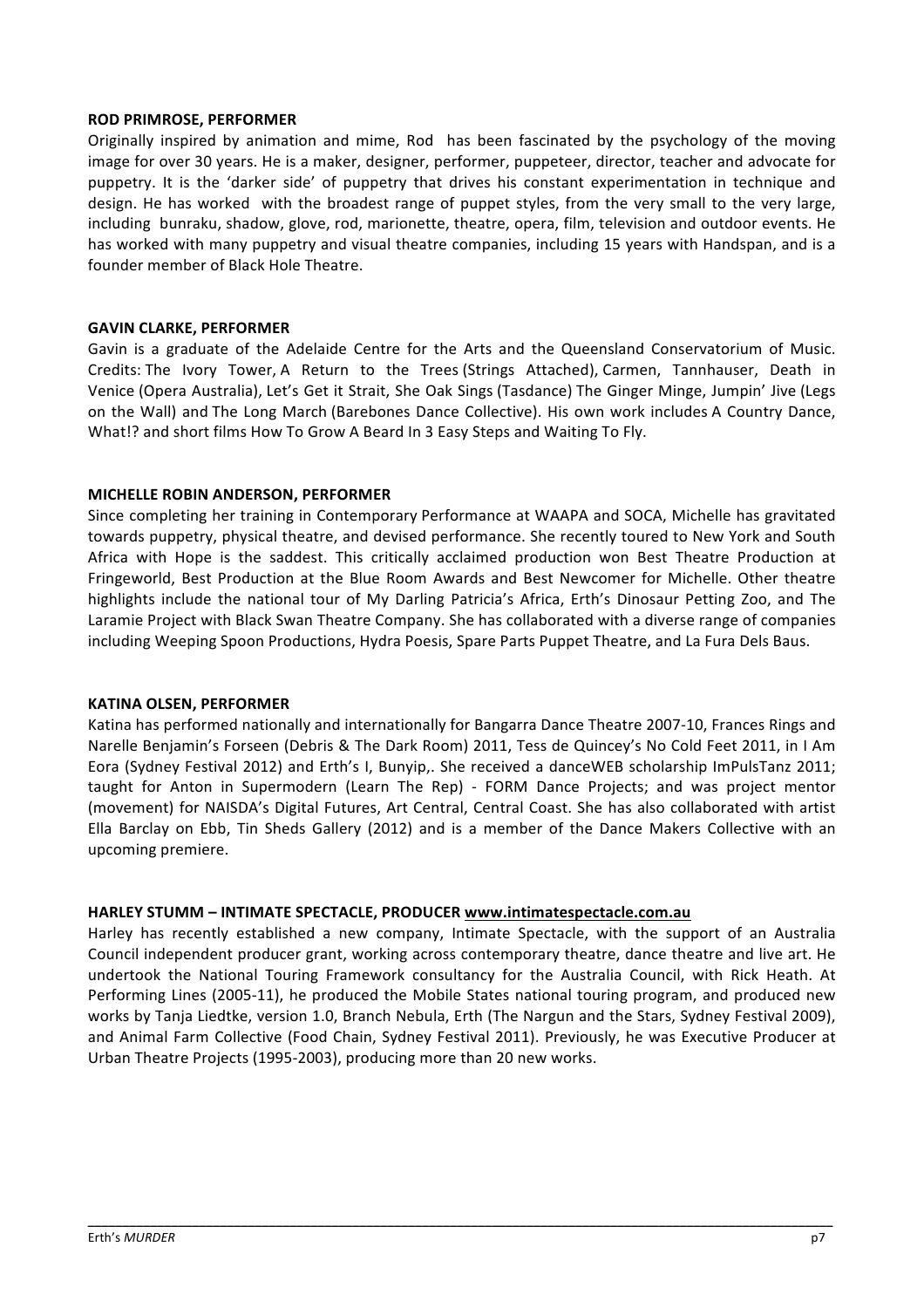# **REVIEWS**

**IN FULL**

#### **R‐rated puppets masterfully brought to life in Murder**

The Australian, 7 January 2013 John McCallum http://www.theaustralian.com.au/arts/in‐depth/r‐rated‐puppets‐masterfully‐brought‐to‐life/story‐ fngpy5x1‐1226548803248

IT'S weird to see puppets and humans having sex and then violently murdering each other.

Erth's Murder is definitely R‐rated. From a very unpleasant puppet enactment of Nick Cave's song Stagger Lee to a violent ending staged to the strains of the Edwin Hawkins version of the 19th-century hymn Oh Happy Day, Scott Wright's show is by turns shocking, sordid and banal. Here the supposed cuteness of puppets travels down into the uncanny valley, in which replicas and representations of people are so almost-but-not-quite human that the effect is disturbing. The puppetry, under the direction of Rod Primrose, with a design by Steve Howarth and the Erth Studio Team, is masterful, and, given the provocative content of this show, I mean that in a nice way. Small puppets play Stagger Lee and his victims in an orgy of violence with an ordinary bed for a stage. Graceful life‐sized puppets become whores, victims and murderers as they dance and float around a solidly-grounded human character/narrator played with sinister power by Graeme Rhodes. There is a scene in which tiny figures, videoed and projected, are manipulated in a pizza box which seems also to house his computer, performing a nightmare that his character remembers from his awful childhood. At the end cute puppet‐children are drawn into this awful world.

Raimondo Cortese's script has a sledgehammer directness to it. It starts with references to death as a form of public entertainment in ancient Rome and medieval Europe and then, as the contemporary stories start (based on recent 'true crimes') it seems for a while to be equating this with the violence of contemporary online gaming.

But what is creepy is the way in which the production shows the domesticity of a lonely man sitting at home with his computer, using online chat to plan an actual murder. `I want to be with you for real', he says to Candy, his online chat-mate, and then later, `I've found someone we can kill for real.' She's played by a puppet, very graceful and beautifully operated, but not human. Again, the effect is uncanny.

There is a naïve cartoon-like quality to the projected game they are supposedly playing, nothing like the spectacular vividness of modern games. Simple splashes of blood erupt on the screen whenever an enemy is killed and the enemies have human faces, from media images, but absurdly simple spider bodies. Perhaps it is all coming out of the Rhodes character's deranged mind.

The production is certainly effective in taking away any pleasure we might find in violence.

**Murder** Barefoot Review, 8 March 2013 David Grybowski http://www.thebarefootreview.com.au/features‐mainmenu‐48/recent‐reviews/679‐murder.html

How shall I kill thee? Let me count the ways. Better known for their spectacular life‐scale dinosaur puppetry complete with big scary teeth sought after by museums all over the world, this five year‐long Erth project guided by director Scott Wright is a different, more sinister and adult kind of fright. Inspired by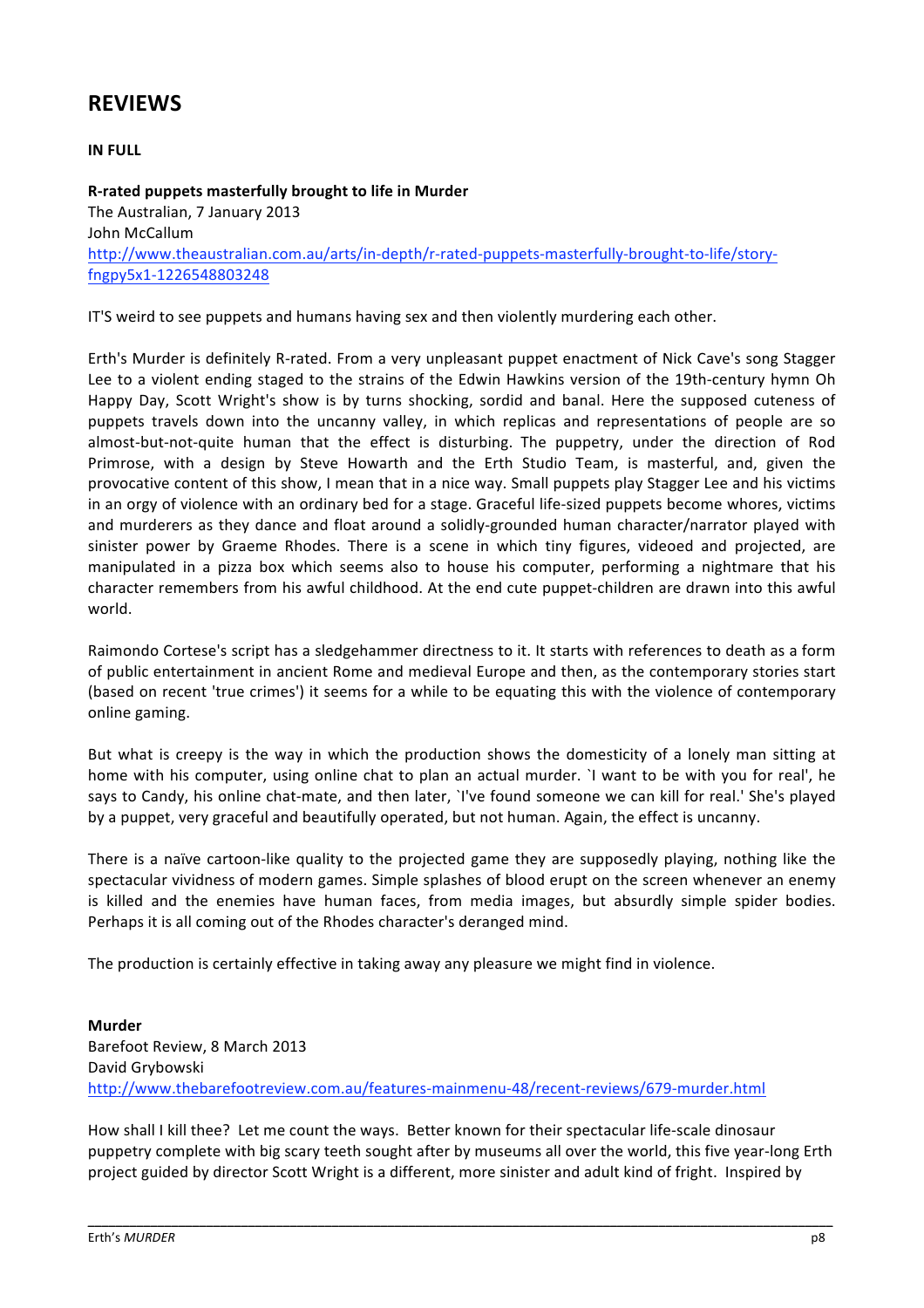Murder Ballads ‐ Nick Cave & The Bad Seed's ninth album (1996), and described by Rolling Stone as "literate, sultry and tortured" – Murder uses multimedia, sublime puppetry, and a single actor to channel Nick Cave's macabre and morose fascination with death at the hands of other persons. And we like to tantalise ourselves as well, don't we, with this dangerous theme in the safety of the theatre? This is a very slick production brimming with theatre magic. The scenes are linked by the energetic performance of Graeme Rhodes whose character initially attempts to elucidate and even justify our curiosity. He, too, is manipulated by the puppeteers – a delicious bit of irony – as we see our protagonist journey through his fantasies and history. Did he witness a murder? Is he a hero when committing one? Only once is a song taken literally with superb and pornographic puppetry, the rest of the show is much more interpretive of Cave's musings. Don't expect to hear "Where the Wild Roses Grow," though, which is a shame. The puppets are expertly given life with realistic movements and sometimes simply a compelling turn of a head, but many of them subsequently also get the kiss of death. An exciting exchange is a wild shoot‐out in a video game, and there is plenty of simulated fornication (no less titillating with puppets) but generally Rhodes is workmanlike in his performance and is more analytical than emotional. Scott Wright has very successfully brought Nick Cave's darkest writing to the stage in a fulfilling, frightening and unforgettable theatrical illusion.

#### **MORE REVIEW LINKS**

Indaily, 7 March 2013, Trista Coulter http://www.indaily.com.au/?iid=74792&sr=0#folio=15

Kryztoff, March 2013, Peter Maddern http://www.kryztoff.com/RAW/?p=7033

Rip It Up, 7 March 2013, Michael Coghlan http://www.ripitup.com.au/fix/article/fix‐reviews‐thu‐mar‐7

Fringe Benefits, March 2013, Sanja Grozdanic http://www.fringebenefits.com.au/index.php?PID=477

#### **FEATURE LINKS**

String 'em up:Sydney Morning Herald, 15 December 2012, Linda Morris http://www.smh.com.au/entertainment/theatre/string‐em‐up‐20121213‐2baru.html#ixzz2FNVbTVnt

Master puppeteers get away with Murder: The Australian, 24 December 2012, Tim Douglas http://www.theaustralian.com.au/arts/master-puppeteers-get-a-way-with-murder/story-e6frg8n6-1226542615794

Interviews with Scott Wright & Kate Champion, puppet making and performance excerpts: http://www.youtube.com/watch?v=p4phyoRIDzs&feature=player\_embedded (courtesy Sydney Festival)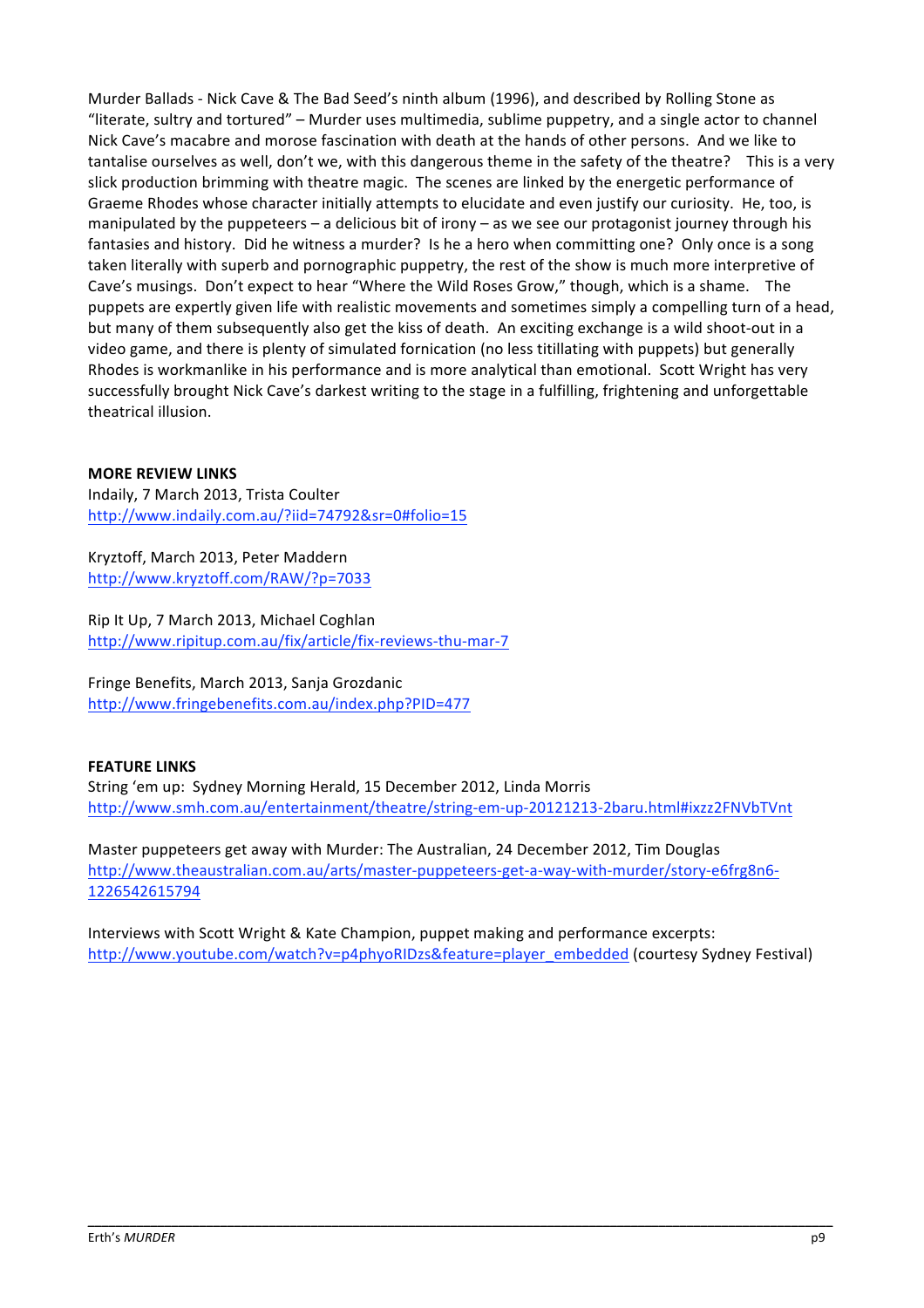# **TECHNICAL SPECIFICATIONS**

#### Contact:

Producer: Harley Stumm harley@intimatespectacle.com.au +614 1133 0654 PO Box 3211 Redfern NSW 2016 Australia

Production Manager: Mark Haslam mdhaslam@gmail.com +61 403 721 935

### **VERSION 3.0**

These technical specifications were revised after the completion of the opening season at the Seymour Centre, Sydney. **Revision date: 21 March 2013**

#### **NOTE ABOUT THIS DOCUMENT:**

The following document sets out the Technical Requirements and support to be provided to the company by the Presenter.

Erth Visual & Physical has compiled these specifications at the conclusion of the opening season of *Murder*  for the Sydney Festival, 2013. Please contact us directly with any questions or expected issues arising from this document.

#### PRESENTING TEAM

Performers: 5 Crew: 2 (Production Manager, Technical Operator) Director: 1 **TOTAL: 8**

In addition the Producer & Lighting Designer may be required for the initial performance of any tour.

#### **NUMBER OF PERFORMANCES**

Up to 6 in a week that includes travel and bump in. Additional performances may be possible pending discussion of specific schedules.

#### **RUNNING TIME**

65 minutes with no interval

#### **LATECOMERS POLICY**

No audience members will be admitted to the performance space once the performance has commenced.

\_\_\_\_\_\_\_\_\_\_\_\_\_\_\_\_\_\_\_\_\_\_\_\_\_\_\_\_\_\_\_\_\_\_\_\_\_\_\_\_\_\_\_\_\_\_\_\_\_\_\_\_\_\_\_\_\_\_\_\_\_\_\_\_\_\_\_\_\_\_\_\_\_\_\_\_\_\_\_\_\_\_\_\_\_\_\_\_\_\_\_\_\_\_\_\_\_\_\_\_\_\_\_\_\_\_\_

#### **WARNINGS**

Strobing lighting; coarse language; use of theatrical smoke effects and adult themes. *Murder is recommended for audiences 18+*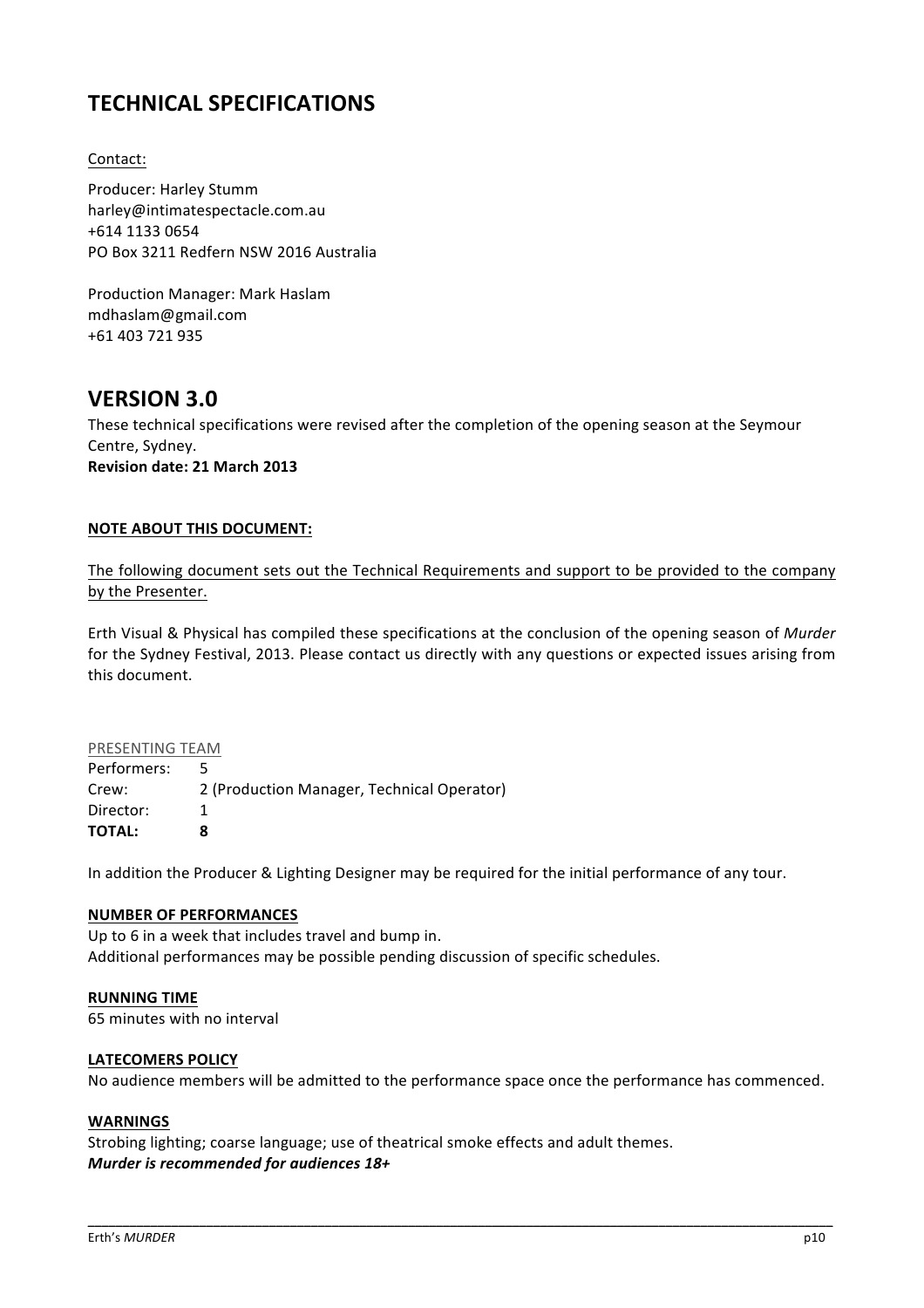#### **PERFORMANCE DESCRIPTION**

*Murder* is a visual theatre production incorporating puppetry, movement and projection of both prerecorded and live video, text and sound. There are five performers: a narrator figure ("The Confessor"), and four puppeteers. Sound, lighting and vision are integrated into a single operating system with a single operator.

*Murder* is set in a single room of a dingy flat. It is occupied by the protagonist - a single white, middle aged male. He never leaves this room ‐ except via the escape hatch of his own delusion. The walls are made up of projection screens that transform his environment to the myriad of his imaginings and remembrances. Four tall tri-truss columns on dollies suspend cotton screens. These are positioned around the space and act as a surface for the projected imagery. The majority of the projections are based on hand drawn illustrations and animations of same. The environments range from dream-scape forests through to cityscapes, medical institutions and ultimately the interiors of the flat itself. These projections are populated by a variety of strange characters, some of which are distorted representations of the character and puppets on stage. The screens, along with the other furniture set pieces (fridge, oven, bed, table and 2 chairs) are all mobile and continue to move (via the puppeteers) throughout the space dependent on the action.

#### **REQUIRED PERFORMANCE SPACE:**

#### **VENUE**

Black box or warehouse/industrial spaces capable of housing the technical requirements are ideal. Proscenium arch or end‐stage configuration required ‐ In the round or thrust configurations are unlikely to be suitable.

Maximum capacity is up to 250‐300 seats. An intimate feel to the space is essential, due to the content of the show and the size of the puppets (80‐100cm tall). Very wide stages and seating banks would not be suitable, and nor would very steeply raked seating.

#### **STAGE AREA:**

| <b>Minimum Stage Dimensions:</b> | 10m Wide x 8m Deep     |
|----------------------------------|------------------------|
| Minimum Performing Area:         | 8m wide x 6m deep      |
| Height Minimum:                  | 5 <sub>m</sub> to grid |

Additional stage size requirement covers prop and puppet storage

#### **STAGE SURFACE:**

Non-raked (i.e. flat) floor surface with no uneven areas. The floor surface should be freshly painted lowsheen or matte black prior to the company arrival.

#### **SET**

The set consists of six screens connected to four upright tri-truss pieces on dollies. These are manipulated throughout the performance.

In addition there are a number of other elements suggesting the location: a bed, table, fridge and oven (all on wheels) and two chairs.

Venue to Provide:

- Approved, recent, venue plans with both plan and section views
- Full stage black drape immediately upstage of the performance area with a central opening.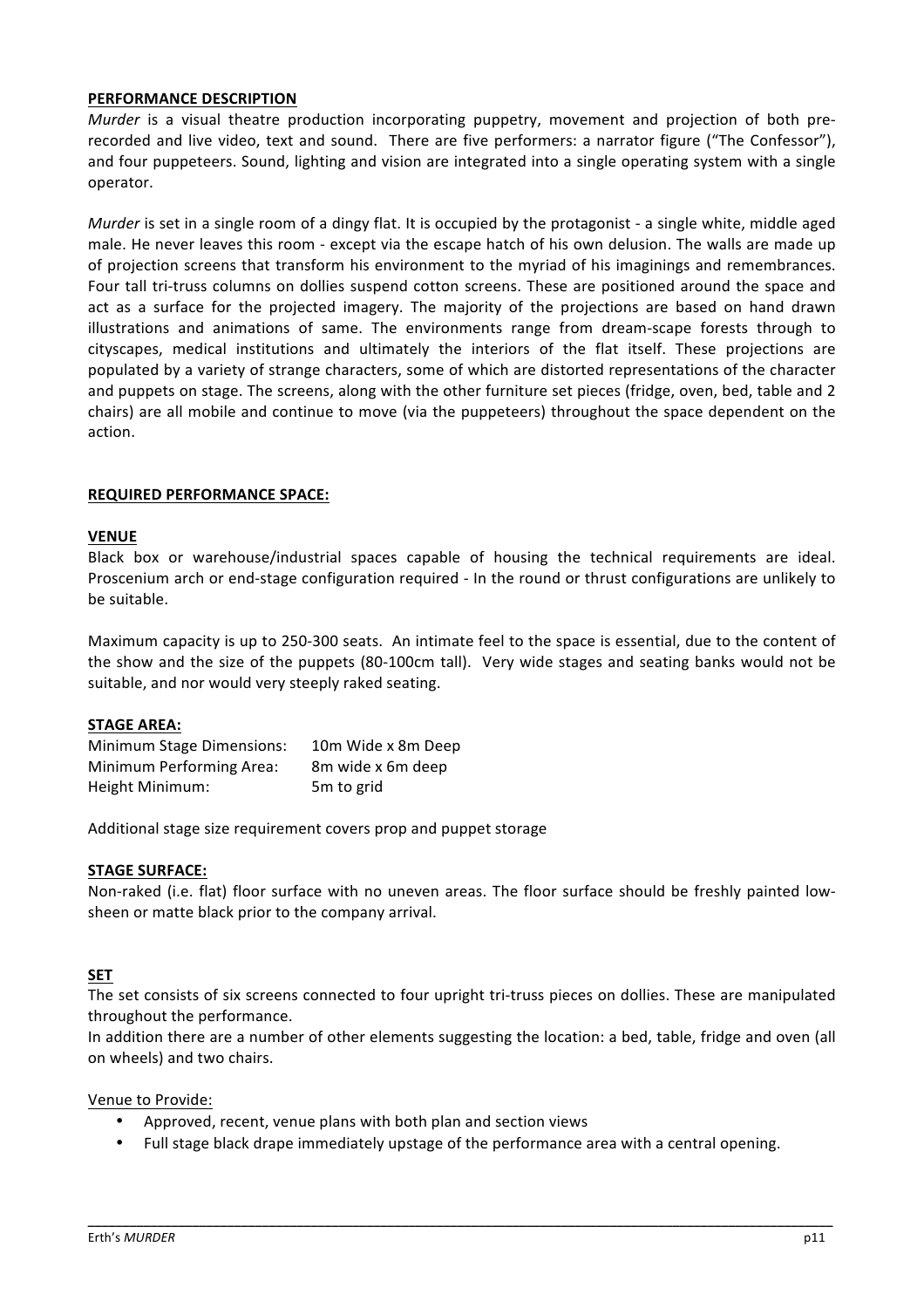- 1 set of black woollen legs or 3m (min) black flats set either side of stage creating wing space for puppet storage.
- Black woollen traverse masking rigged to allow entrances through the upstage corners of the performance area.
- A complete blackout of the space is required.

#### Company to Provide:

- All required set elements as described above.
- All props and puppets required for the performance.

#### **LIGHTING**

A lighting plan tailored for the specific performance venue will be provided prior to load‐in at the venue. A generic lighting plan is attached with these specifications (Appendix 1).

It is expected that Lighting will be operated from a Front of House position with a clear, uninterrupted view of the stage.

Note that all audio needs to be operated from this position as well.

#### Venue to provide

- House lighting, to be run through single dimming channel operated from the operating position.
- A minimum of 48 individual dimmer channels.
- 1 x 10A, 240v GPO at stage level (Upstage OP).
- 1 x 1m Boom with stands.
- 1 x Boom arm.
- All required 240v and DMX cabling.
- All colour as specified on plan.
- In addition, space and 2 x 10A 240V outlets are required to create a charging station for the batteries used in the production.

#### Equipment list:

- 12 x 650w profiles 23° ‐ 50°
- 5 x 650w profiles 12° ‐ 28°
- 12 x 1K Fresnel
- 10 x 650w Fresnel
- 4 x 240V Par64 MFL
- 1 x MR16 Birdie w/ 5° lamp
- 1 x Smoke machine with DMX control capable of producing low fog effects (e.g. Le Maitre G300 / Freezefog Pro / Glaciator). Standard smoke and haze machines (ie ZR33 / Unique) are unsuitable due to their impact upon the projection.
- Depending on the equipment provided, ducting may be needed to allow for the machine to be located away from the performance area to minimise noise impact. Fog will be piped through the upstage centre of the performance area.

#### Company to Provide:

- 2 x ILED Spot 2000 moving lights (3-pin DMX input)
- 1 x Macbook Pro with Lighting software (LCEdit) and appropriate LAN box for DMX control.

#### **SOUND**

It is expected that Front of House operation of sound will happen from a central position with a good line of sight to the PA from **within the auditorium**.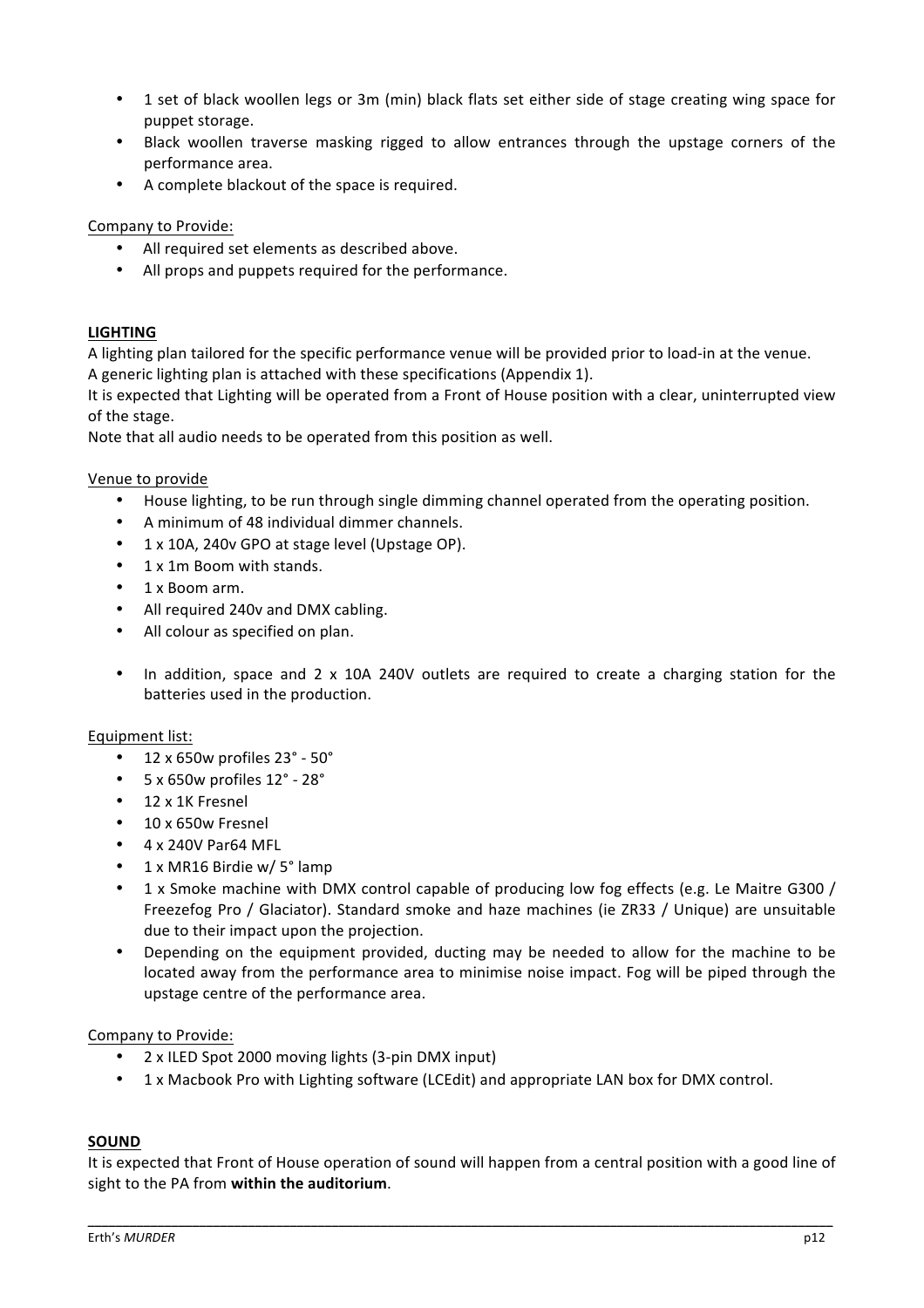Audio, lighting and AV are all operated by a single operator. Control is a Macbook Pro running Qlab with an MAudio Interface.

The following list of equipment is open to negotiation and substitution, within the parameters of a high quality performance sound system. All changes **MUST** be approved by the Production Manager and Sound Designer before their arrival at the venue.

Venue to provide:

- High quality FOH PA system able to produce 100dB undistorted signal at mix position.
- **Speakers** 4 x 2 way plus 2 x double 15" sub woofer preferred. Full Range, dynamic system with emphasis on clarity, precise coverage of entire audience area and reduced visible profile.
- **Surround Speakers:** 2 x 10" L/R surround speakers placed at rear of auditorium.
- All appropriate crossovers and drive to suit speaker system.
- **Console**: 12 channels/4 groups/2 auxiliary sends (pre/post fader switching on all aux sends)
- **Outboard effects**: 2 x 31 band graphic EQ across FOH left, FOH right.
- **Microphone:**  1 x Beige wireless headset microphone with reduced profile (e.g. DPA 4066 or equivalent) with bodypack transmitter and receiver.
- All appropriate patch and speaker cable.

#### Company to Provide:

- Macbook Pro running Qlab
- MAudio audio interface
- Cable snake to connect interface with sound desk

#### **AUDIO‐VISUAL ELEMENTS**

*Murder* has a significant projection element with the 6 movable screens providing a variety of mapped projection surfaces.

A generic projection plan has been included with the lighting plan (Appendix 1).

The AV is operated from the same laptop controlling lighting. See the attached tech schematic for a more detailed layout of the AV setup (Appendix 2).

#### Venue to Provide:

• Rigging positions as dictated on the attached plan.

#### Company to Provide:

- 2 x Panasonic PT‐DW740 projectors
- Cradles and hanging brackets for projectors
- All appropriate cables and adapters
- Macbook Pro running Quartz composer
- 19" iMac running Quartz composer

#### **COMMUNICATIONS**

Venue will need to provide talkback communication for 2 stations:

- Show operator (positioned FOH)
- 1 x Backstage for performers / Venue technician

In addition there should be provision put in place to ensure clear communication between the Operator position and Box Office / Front of House.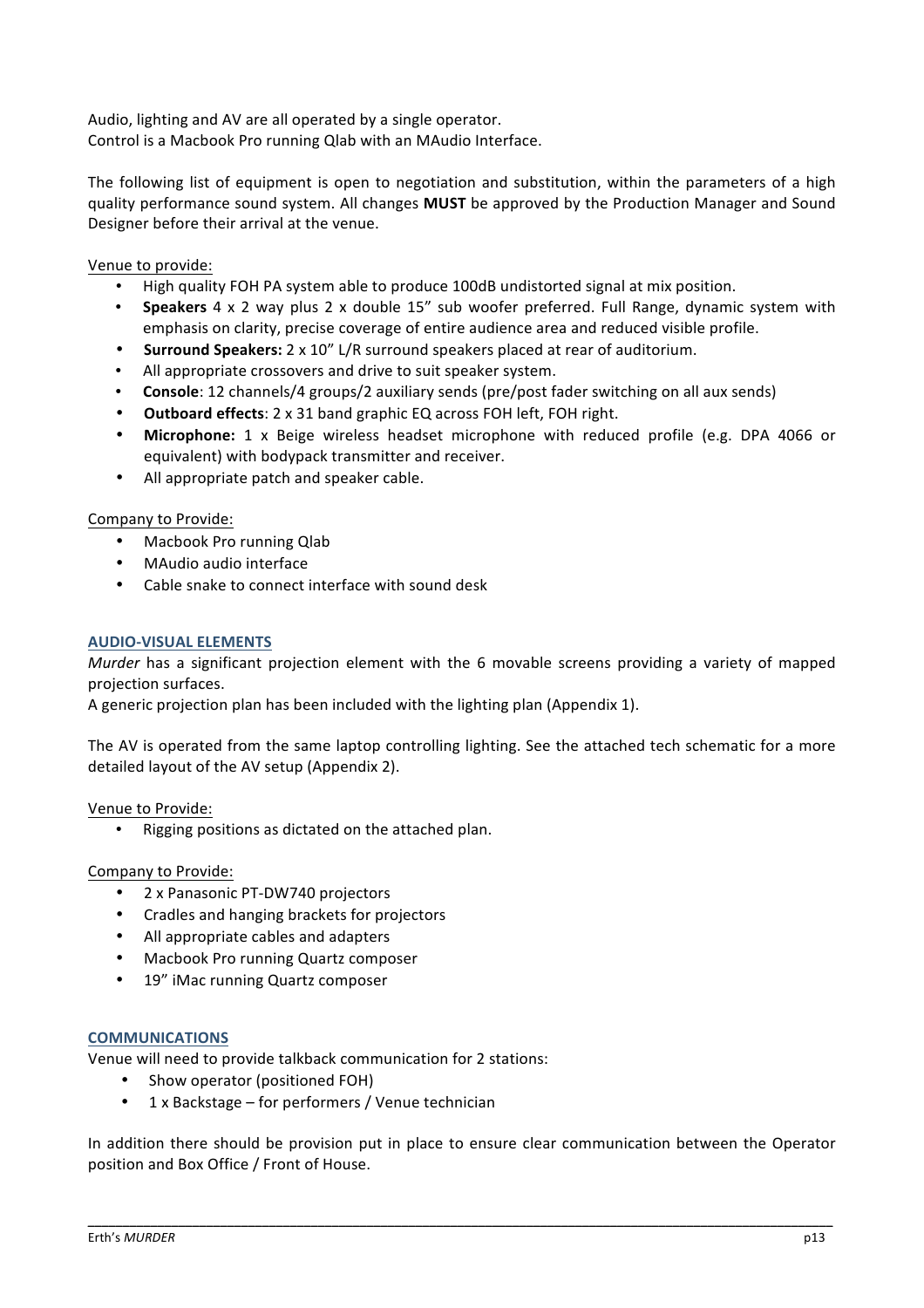#### **WARDROBE:**

*Murder* travels with all appropriate costumes, however suitable washing and drying facilities should be provided on‐site, particularly in the case of seasons with multiple performances on a single day. If there are no laundry facilities on‐site then alternative dry‐cleaning service (to be paid for by the presenter) should be arranged.

In addition an appropriately qualified wardrobe assistant should be available to mend any damaged costumes should this be necessary.

#### Venue to Provide:

- Suitable washing and drying facilities (hot box preferred) on site.
- An iron and ironing board.
- Costume racks and coat hangers.

#### **DRESSING ROOMS**

#### Rooms required: 2 (1xM; 1xF)

These rooms must be secure and for the exclusive use of the company during the period of bump in until the completion of the bump out. Dressing rooms must be cleaned before arrival and throughout the season. Rooms require access to showers, toilets, hot and cold running water, at least 1 rack for hanging costumes, sufficient lighting, tables, chairs, bins and mirrors.

It would appreciated if there could be clean towels available for use throughout the run.

#### Dressing room allocation:

- $1 \times$  Small room (Male performers  $-3$  pax)
- 1 x Small room (Female performers 2 pax)

#### **HOSPITALITY RIDER**

Venue to provide

- 5 x 1 litre bottles of still water per performance/rehearsal, or appropriate access to filtered water
- A light meal **MUST** be provided for the company where there is less than two hours break between shows.

#### **PRODUCTION OFFICE**

Ideally a secure room close to the stage would be provided for use as a production office.

Access to the following for the duration of the production would be appreciated:

- Internet connection (wireless preferred)
- Printing

#### **FREIGHT**

All freight packs into 3 steel framed, timber clad road cases, each 2500 x 1200 x 1100mm weighing 250 kg each.

\_\_\_\_\_\_\_\_\_\_\_\_\_\_\_\_\_\_\_\_\_\_\_\_\_\_\_\_\_\_\_\_\_\_\_\_\_\_\_\_\_\_\_\_\_\_\_\_\_\_\_\_\_\_\_\_\_\_\_\_\_\_\_\_\_\_\_\_\_\_\_\_\_\_\_\_\_\_\_\_\_\_\_\_\_\_\_\_\_\_\_\_\_\_\_\_\_\_\_\_\_\_\_\_\_\_\_

Storage for these road cases during the performance season is required.

#### **SHOW CREW** Erth Visual & Physical Show Crew: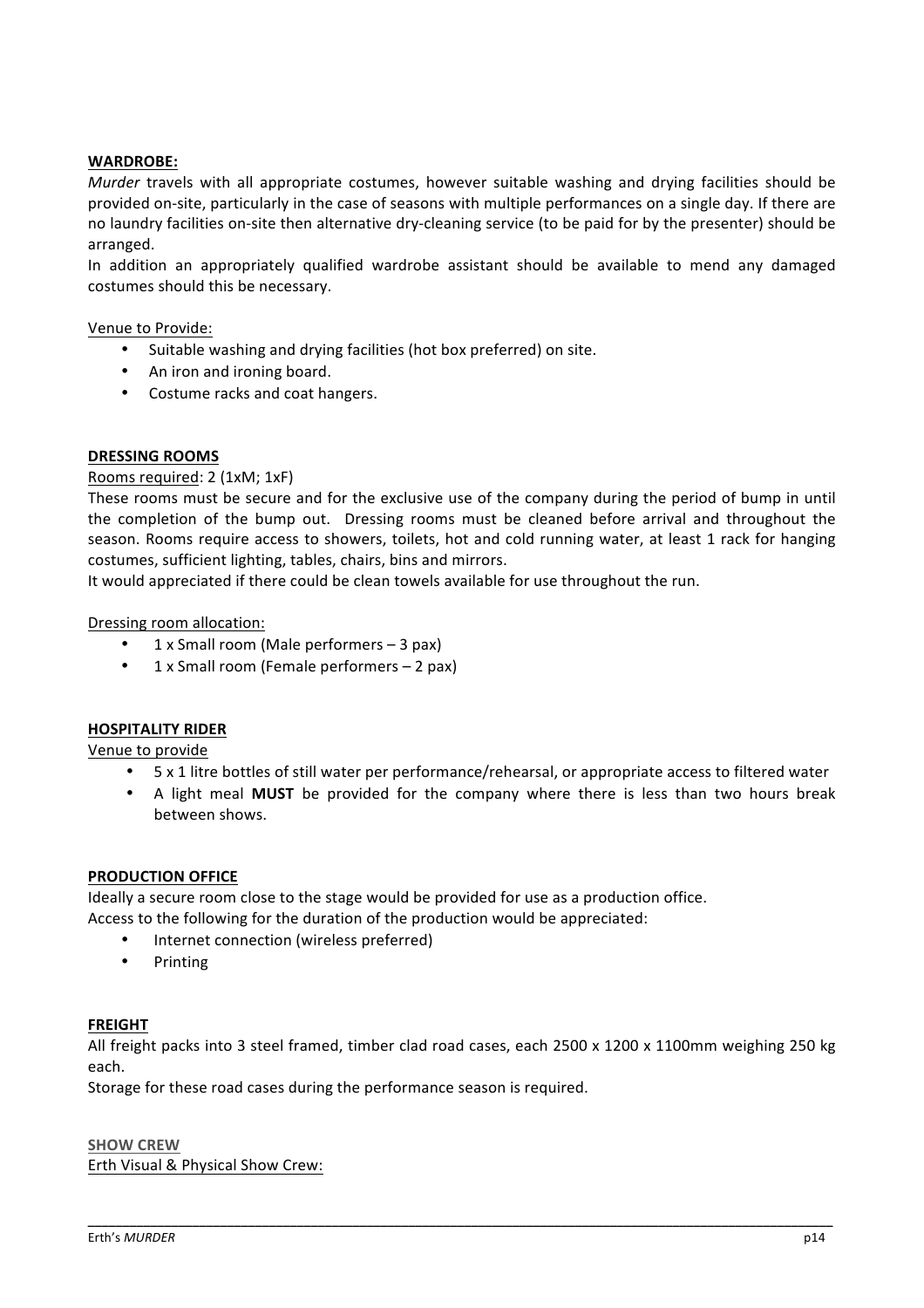1 x Production Manager

1 x Technical Operator (Phil Downing or replacement if not available)

#### Venue Show Crew:

1 x Venue technician (not required for show duties, but should be on‐call at all times for performances)

#### **REQUIRED CREW**

See attached for indicative load‐in schedule. (Appendix 3)

Please note that in addition to these requirements a Venue technician is required at all times the company is in the performance space.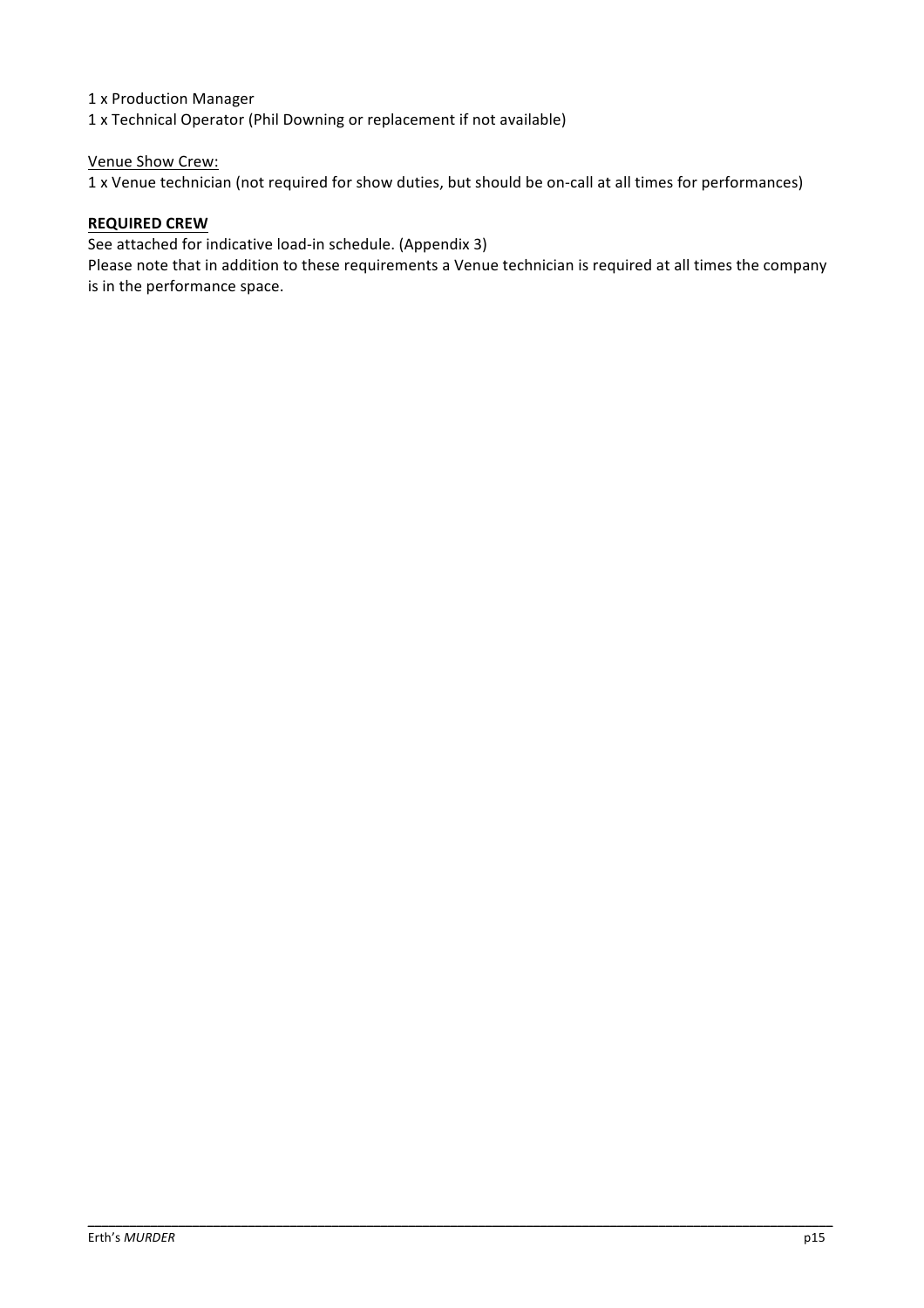#### **Appendix 1**

#### **Generic Stage Plan and Lighting Plot**

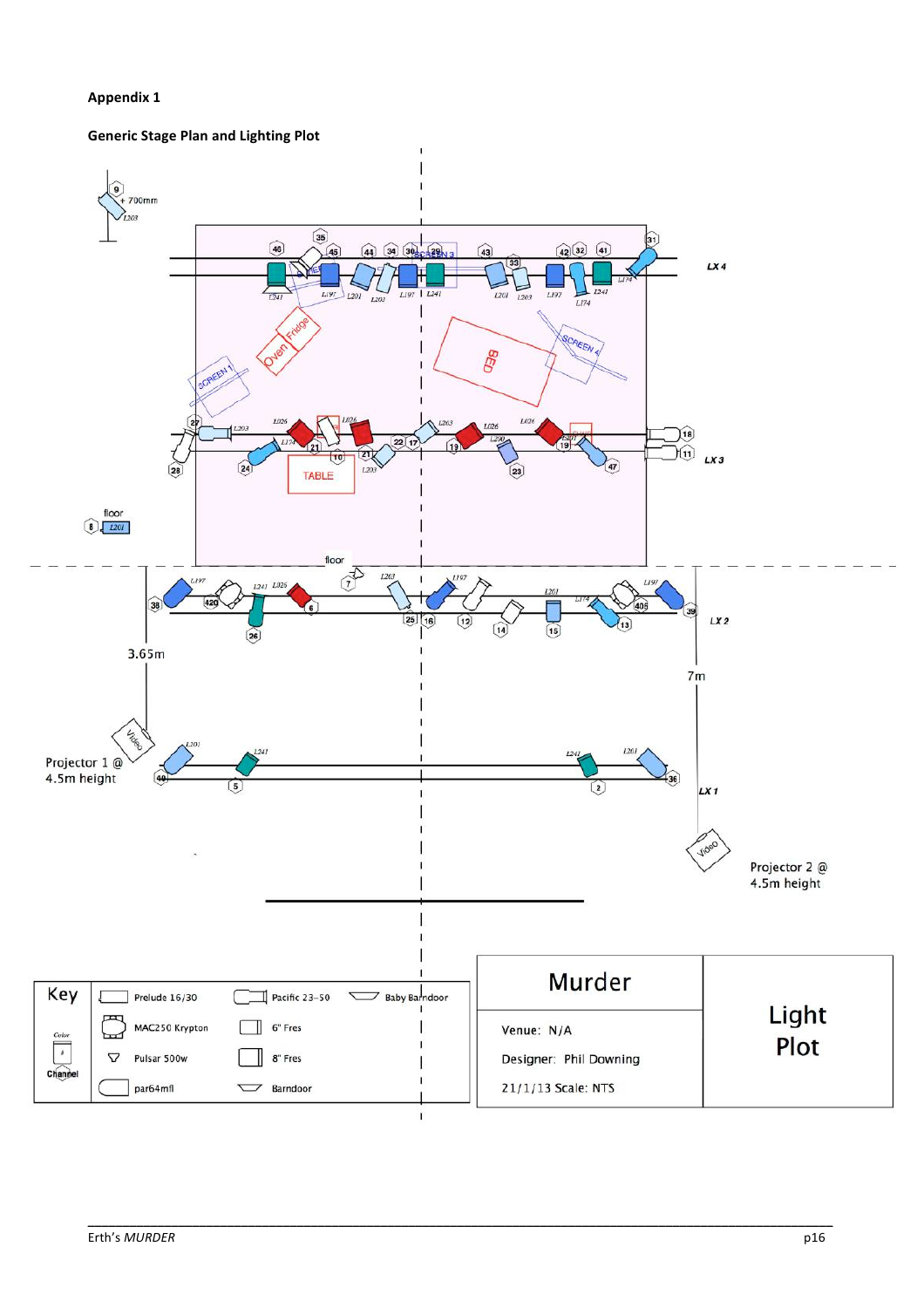#### **Appendix 2**

#### **Tech Schematic**